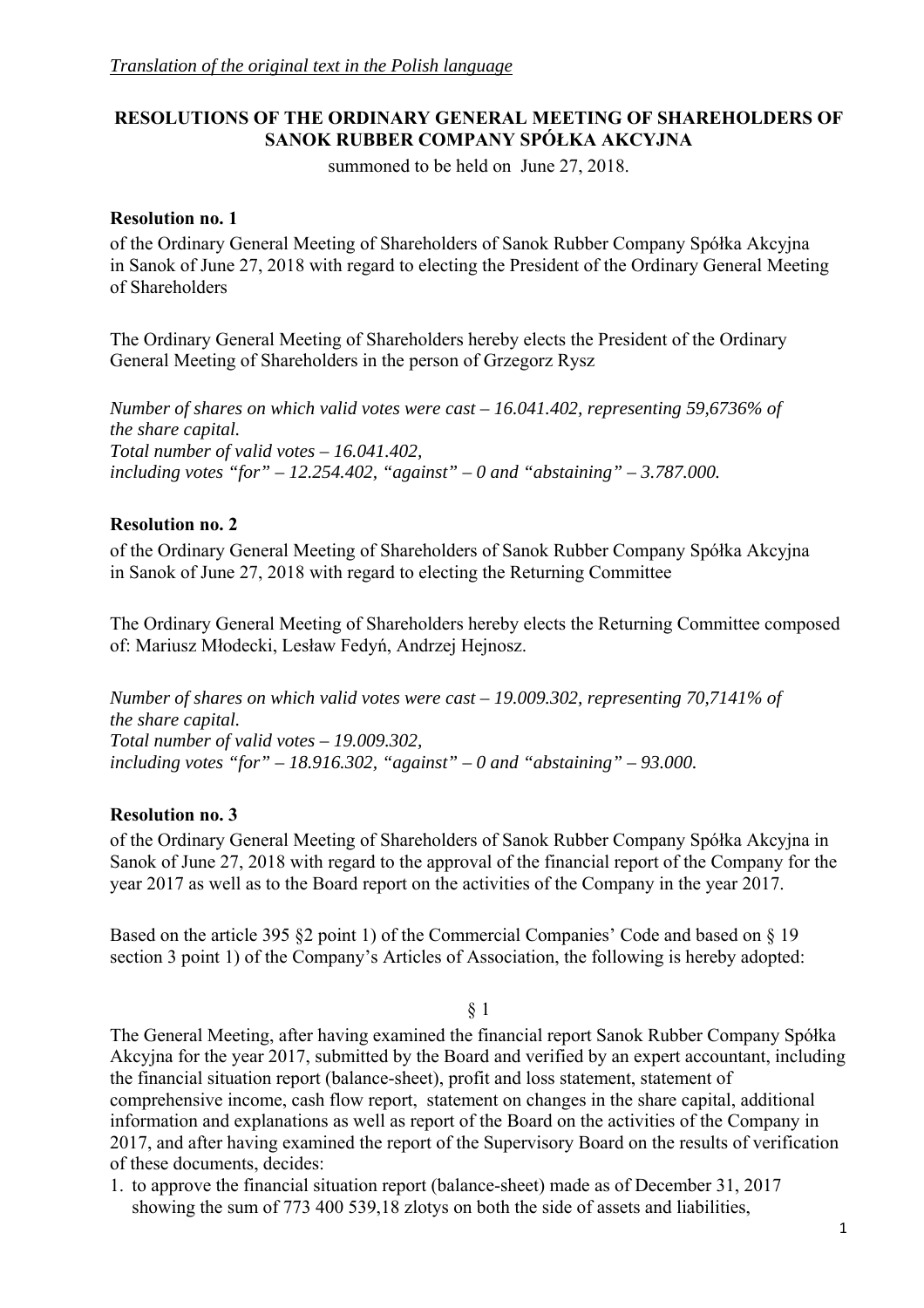- 2. to approve the profit and loss statement for the year 2017 showing net profit in the amount of 107 752 541,98 zlotys,
- 3. to approve the statement of comprehensive income for the year 2017 showing a total income in the amount of 106 927 717,07 zlotys,
- 4. to approve the cash flow statement for the year 2017 showing an decrease in the amount of cash 93 006 088,07 zlotys,
- 5. to approve the statement on changes in the share capital showing it to be on the level of 505 937 458,12 zlotys as of December 31, 2017,
- 6. to approve the additional information and explanations,
- 7. to approve the report of the Board on the activities of the Sanok Rubber Company Spółka Akcyjna in the year 2017.

The General Meeting obligates the Board of the Company to immediately submit the financial report for the year 2017 together with the report of the Board on the activities of the Company in the year 2017 and accompanied by the expert accountant opinion to the companies' register held at the National Court Register.

§ 3

The resolution shall come into effect on the date of its adoption.

*Number of shares on which valid votes were cast – 19.009.302, representing 70,7141% of the share capital. Total number of valid votes – 19.009.302,*  including votes "for" – 19.009.302, "against" – 0 and "abstaining" – 0.

## **Resolution no. 4**

of the Ordinary General Meeting of Shareholders of Sanok Rubber Company Spółka Akcyjna in Sanok of June 27, 2018 with regard to the approval of the consolidated financial report of the capital group Sanok Rubber Company for the year 2017 and of the report on the activities of the capital group in the year 2017.

Based on the article 63c section 4 of the Act of parliament dated September 29, 1994 with regard to the accountancy (Journal of Laws of 2016, Item 1047 as amended), the following is hereby adopted:

§ 1

The General Meeting, after having examined the consolidated financial report of the capital group Sanok Rubber Company, submitted by the Board and verified by an expert accountant, including the financial situation report (balance-sheet), profit and loss statement, consolidated statement of comprehensive income, cash flow report, statement on changes in the share capital, additional information and explanations as well as report of the Board of the dominant entity on the activities of the Capital Group in 2017, the group consisting of Sanok Rubber Company Spółka Akcyjna acting as the dominant entity and the following subsidiaries covered in the consolidated report:

- a) STOMIL SANOK DYSTRYBUCJA Limited Liability Company seated in Bogucin near Poznań,
- b) STOMET Limited Liability Company seated in Sanok,
- c) STOMIL Sanatorium & Tourism Limited Liability Company seated in Rymanów-Zdrój,
- d) Commercial and Service Enterprise STOMIL EAST Limited Liability Company seated in Sanok,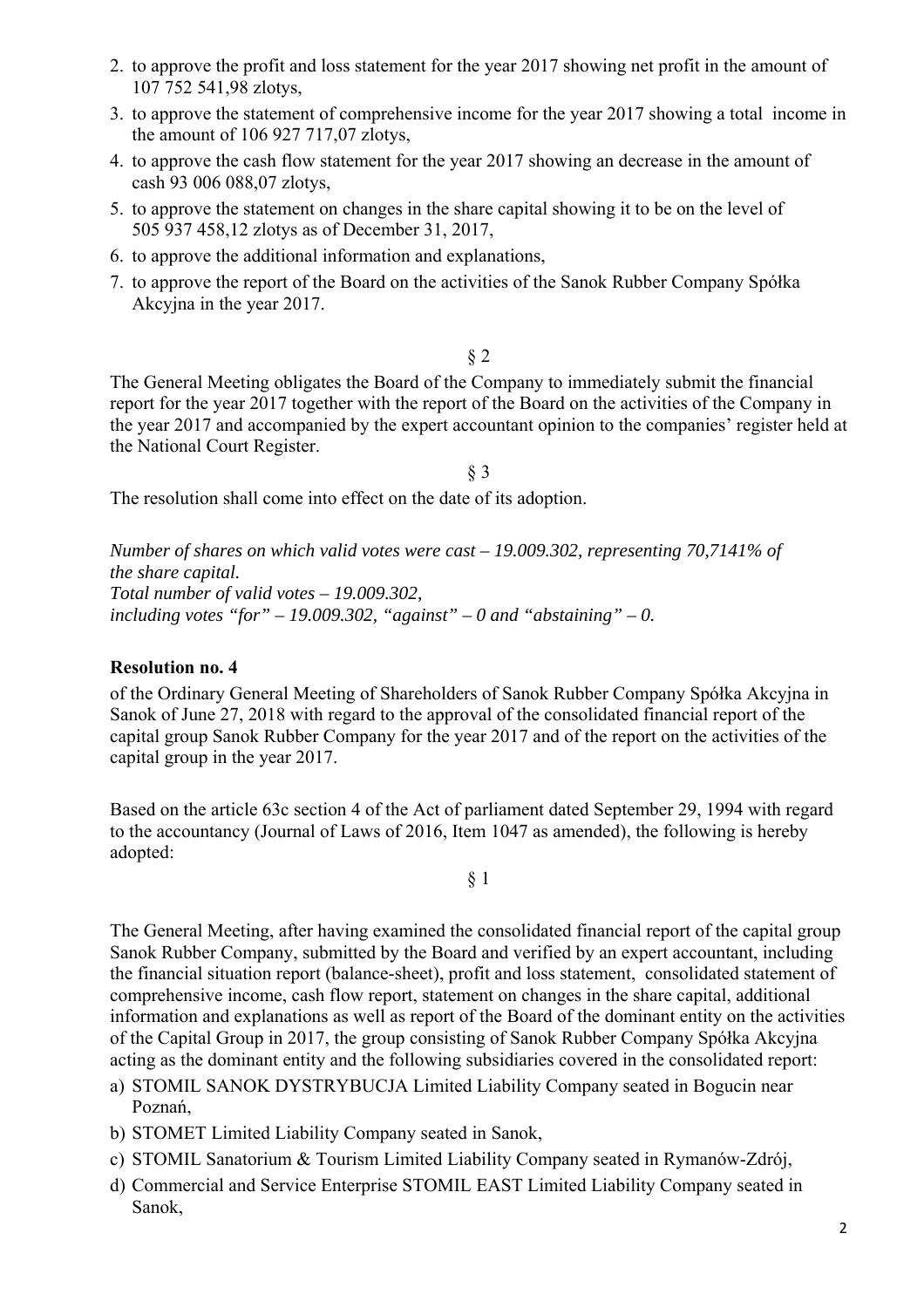- e) Stomil Sanok WIATKA Joint Stock Company seated in Kirov (Russia),
- f) Stomil Sanok RUS Limited Liability Company seated in Moscow (Russia),
- g) Stomil Sanok BR Foreign Private Production Unitary Enterprise seated in Brest (Belarus),
- h) Stomil Sanok Ukraine Limited Liability Company seated in Równe (Ukraine),
- i) Sanok (Qingdao) Auto Parts Limited Liability Company seated in Jiaozhou (China),
- j) Rubber & Plastic Systems S.A.S seated in Villers-la-Montagne (France)
- k) Draftex Automotive GmbH seated in Grefrath (Germany)
- l) Qingdao Masters of Rubber and Plastic Co., Ltd seated in Jiaozhou (Chiny) decides:
- 1. to approve the consolidated financial situation report (balance-sheet) made as of December 31, 2017 showing the sum of 843 573 thousand zlotys on both the side of assets and liabilities,
- 2. approve the consolidated profit and loss statement for the year 2017 showing net profit in the amount of 81 049 thousand zlotys,
- 3. to approve the consolidated statement of comprehensive income for the year 2017 showing a total income in the amount of 78 023 thousand zlotys
- 4. to approve the consolidated statement of changes in the share capital showing it to be on the level of 473 796 thousand zlotys as of December 31, 2017,
- 5. to approve the consolidated cash flow report for the year 2017 showing an decrease in the amount of cash 98 741 thousand zlotys
- 6. to approve the additional information and explanations,
- 7. to approve the report of the Board on the activities of the Capital Group in the year 2017.

The General Meeting obligates the Board of the Company to immediately submit the consolidated financial report for the year 2017 together with the report on the activities of the Capital Group in the year 2017 and accompanied by the expert accountant opinion to the companies' register held at the National Court Register.

# § 3

The resolution shall come into effect on the date of its adoption.

*Number of shares on which valid votes were cast – 19.009.302, representing 70,7141% of the share capital. Total number of valid votes – 19.009.302,*  including votes "for"  $-19.009.302$ , "against"  $-0$  and "abstaining"  $-0$ .

### **Resolution no. 5**

of the Ordinary General Meeting of Shareholders of Sanok Rubber Company Spółka Akcyjna in Sanok of June 27, 2018 with regard to the granting of the vote of acceptance to the President of the Board of the Company on performance of his duties in the year 2017.

Based on the article 395 §2 point 3) of the Commercial Companies' Code as well as §19 section 3 point 1) of the Company's Articles of Association, the following is hereby adopted:

# § 1

The General Meeting grants Mr Piotr Szamburski – the President of the Board of the Company – the vote of acceptance on performance of his duties in the year 2017.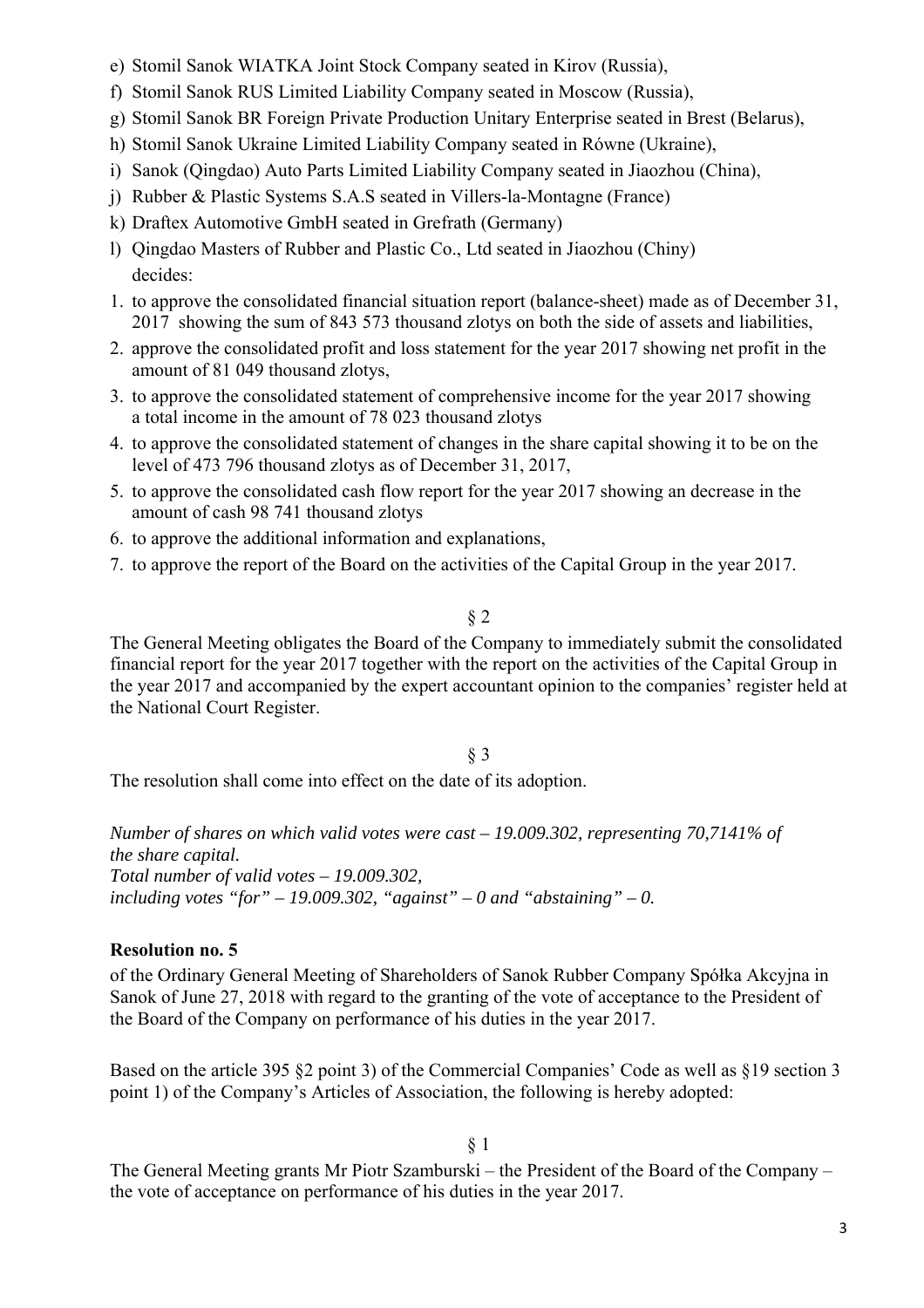The resolution shall come into effect on the date of its adoption.

*Number of shares on which valid votes were cast – 18.952.942, representing 70,5044% of the share capital. Total number of valid votes – 18.952.942,*  including votes "for"  $-18.952.942$ , "against"  $-0$  and "abstaining"  $-0$ .

### **Resolution no. 6**

of the Ordinary General Meeting of Shareholders of Sanok Rubber Company Spółka Akcyjna in Sanok of June 27, 2018 with regard to the granting of the vote of acceptance to a Member of the Board of the Company on performance of his or her duties in the year 2017.

Based on the article 395 §2 point 3) of the Commercial Companies' Code as well as §19 section 3 point 1) of the Company's Articles of Association, the following is hereby adopted:

§ 1

The General Meeting grants Mr. Rafał Grzybowski – the Member of the Board of the Company – the vote of acceptance on performance of her duties in the year 2017.

§ 2 The resolution shall come into effect on the date of its adoption.

*Number of shares on which valid votes were cast – 19.009.302, representing 70,7141% of the share capital. Total number of valid votes – 19.009.302,*  including votes "for"  $-19.009.302$ , "against"  $-0$  and "abstaining"  $-0$ .

## **Resolution no. 7**

of the Ordinary General Meeting of Shareholders of Sanok Rubber Company Spółka Akcyjna in Sanok of June 27, 2018 with regard to the granting of the vote of acceptance to a Member of the Board of the Company on performance of his or her duties in the year 2017.

Based on the article 395 §2 point 3) of the Commercial Companies' Code as well as §19 section 3 point 1) of the Company's Articles of Association, the following is hereby adopted:

§ 1

The General Meeting grants Mr. Marcin Saramak – the Member of the Board of the Company – the vote of acceptance on performance of her duties in the year 2017.

## § 2

The resolution shall come into effect on the date of its adoption.

*Number of shares on which valid votes were cast – 18.854.102, representing 70,1367% of the share capital. Total number of valid votes – 18.854.102,*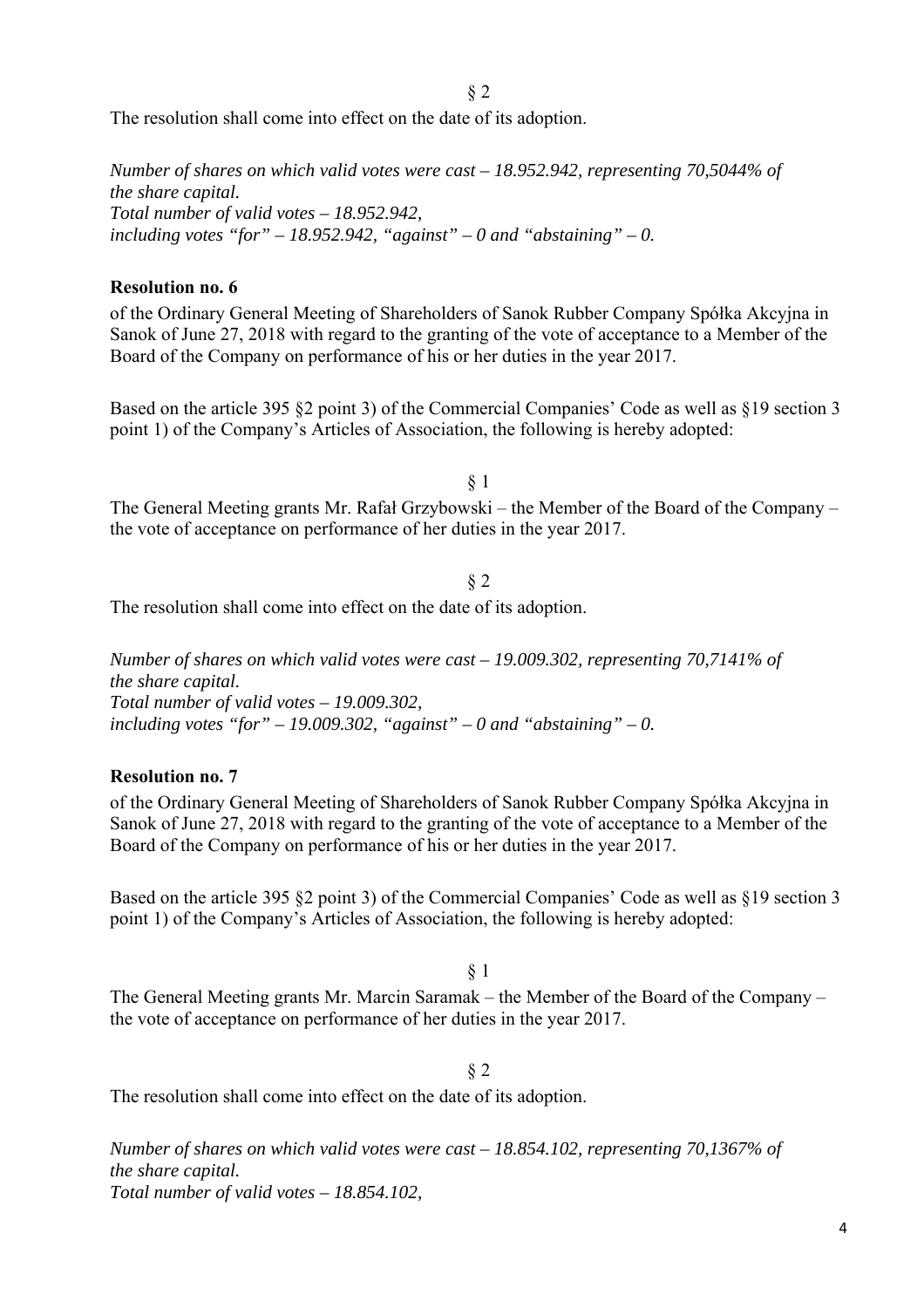## **Resolution no. 8**

of the Ordinary General Meeting of Shareholders of Sanok Rubber Company Spółka Akcyjna in Sanok of June 27, 2018 with regard to the granting of the vote of acceptance to a Member of the Board of the Company on performance of his or her duties in the year 2017.

Based on the article 395 §2 point 3) of the Commercial Companies' Code as well as §19 section 3 point 1) of the Company's Articles of Association, the following is hereby adopted:

§ 1 The General Meeting grants Mr. Piotr Dołęga – the Member of the Board of the Company – the vote of acceptance on performance of his duties in the year 2017.

§ 2

The resolution shall come into effect on the date of its adoption.

*Number of shares on which valid votes were cast – 19.009.302, representing 70,7141% of the share capital. Total number of valid votes – 19.009.302,*  including votes "for"  $-19.009.302$ , "against"  $-0$  and "abstaining"  $-0$ .

## **Resolution no. 9**

of the Ordinary General Meeting of Shareholders of Sanok Rubber Company Spółka Akcyjna in Sanok of June 27, 2018 with regard to the granting of the vote of acceptance to a Member of the Board of the Company on performance of his or her duties in the year 2017.

Based on the article 395 §2 point 3) of the Commercial Companies' Code as well as §19 section 3 point 1) of the Company's Articles of Association, the following is hereby adopted:

## § 1

The General Meeting grants Mr Marek Łęcki – the President of the Board of the Company till 17 October 2017 – the vote of acceptance on performance of his duties in the year 2017.

§ 2

The resolution shall come into effect on the date of its adoption.

*Number of shares on which valid votes were cast – 16.041.402, representing 59,6736% of the share capital. Total number of valid votes – 16.041.402,*  including votes "for" – 16.041.402, "against" – 0 and "abstaining" – 0.

## **Resolution no. 10**

of the Ordinary General Meeting of Shareholders of Sanok Rubber Company Spółka Akcyjna in Sanok of June 27, 2018 with regard to the granting of the vote of acceptance to the President of the Supervisory Board of the Company on performance of his duties in the year 2017.

Based on the article 395 §2 point 3) of the Commercial Companies' Code as well as §19 section 3 point 1) of the Company's Articles of Association, the following is hereby adopted: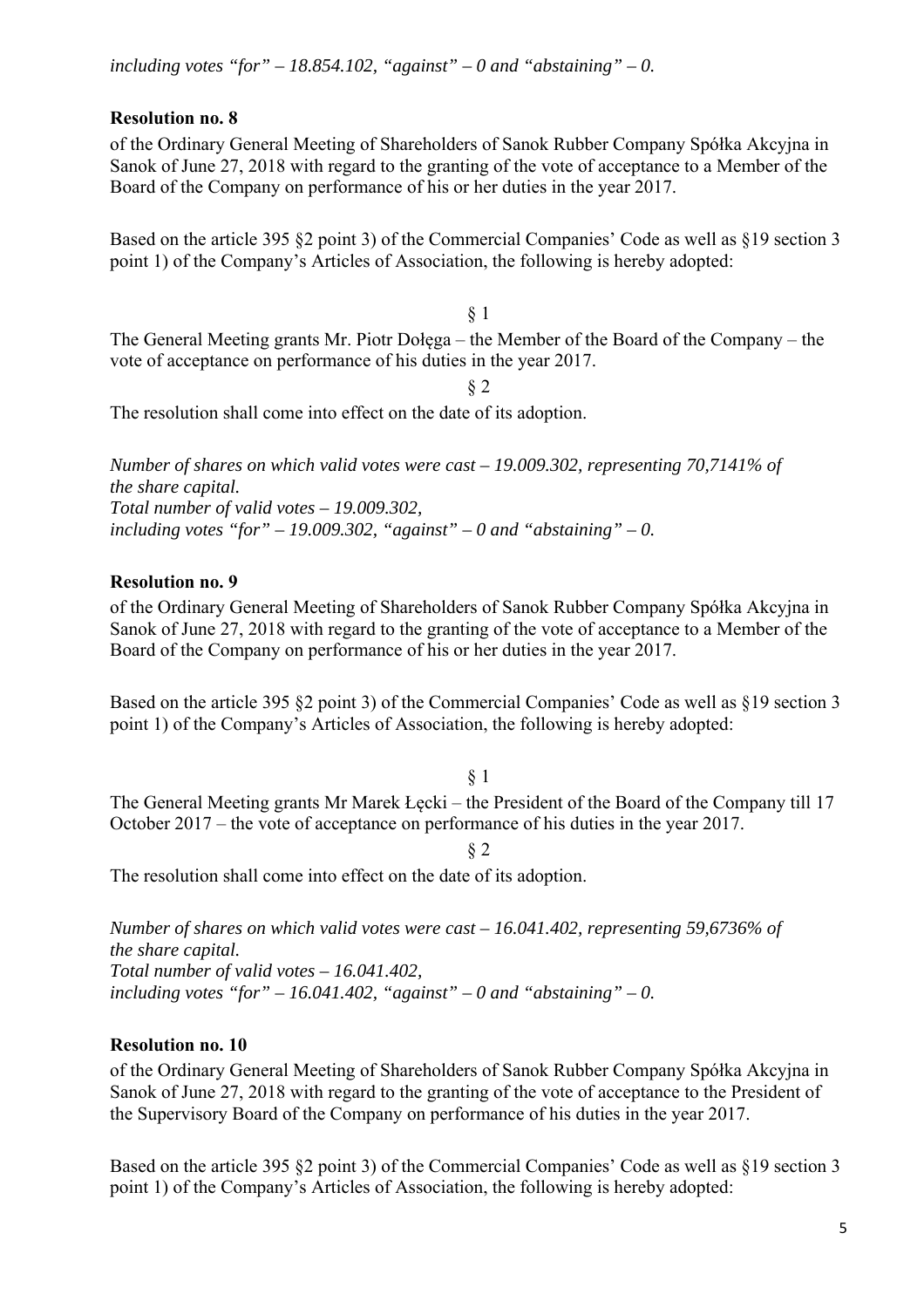The General Meeting grants Mr. Jerzy Gabrielczyk – the President of the Supervisory Board – the vote of acceptance on performance of his duties in the year 2017.

### § 2

The resolution shall come into effect on the date of its adoption.

*Number of shares on which valid votes were cast – 19.009.102, representing 70,7133% of the share capital. Total number of valid votes – 19.009.102,*  including votes "for"  $-19.009.102$ , "against"  $-0$  and "abstaining"  $-0$ .

#### **Resolution no. 11**

of the Ordinary General Meeting of Shareholders of Sanok Rubber Company Spółka Akcyjna in Sanok, dated June 27, 2018 with regard to the granting of the vote of acceptance to the Vice President of the Supervisory Board of the Company on performance of his duties in the year 2017.

Based on the article 395 §2 point 3) of the Commercial Companies' Code as well as §19 section 3 point 1) of the Company's Articles of Association, the following is hereby adopted:

§ 1

§ 2

The General Meeting grants Mr. Grzegorz Stulgis – the Vice President of the Supervisory Board of the Company – the vote of acceptance on performance of his duties in the year 2017.

The resolution shall come into effect on the date of its adoption.

*Number of shares on which valid votes were cast – 19.009.302, representing 70,7141% of the share capital. Total number of valid votes – 19.009.302,*  including votes "for"  $-19.009.302$ , "against"  $-0$  and "abstaining"  $-0$ .

#### **Resolution no. 12**

of the Ordinary General Meeting of Shareholders of Sanok Rubber Company Spółka Akcyjna in Sanok, dated June 27, 2018 with regard to the granting of the vote of acceptance to a Member of the Supervisory Board of the Company on performance of his or her duties in the year 2017.

Based on the article 395 §2 point 3) of the Commercial Companies' Code as well as §19 section 3 point 1) of the Company's Articles of Association, the following is hereby adopted:

#### § 1

The General Meeting grants Mrs. Marta Rudnicka – the Member of the Supervisory Board of the Company – the vote of acceptance on performance of his duties in the year 2017.

§ 2

The resolution shall come into effect on the date of its adoption.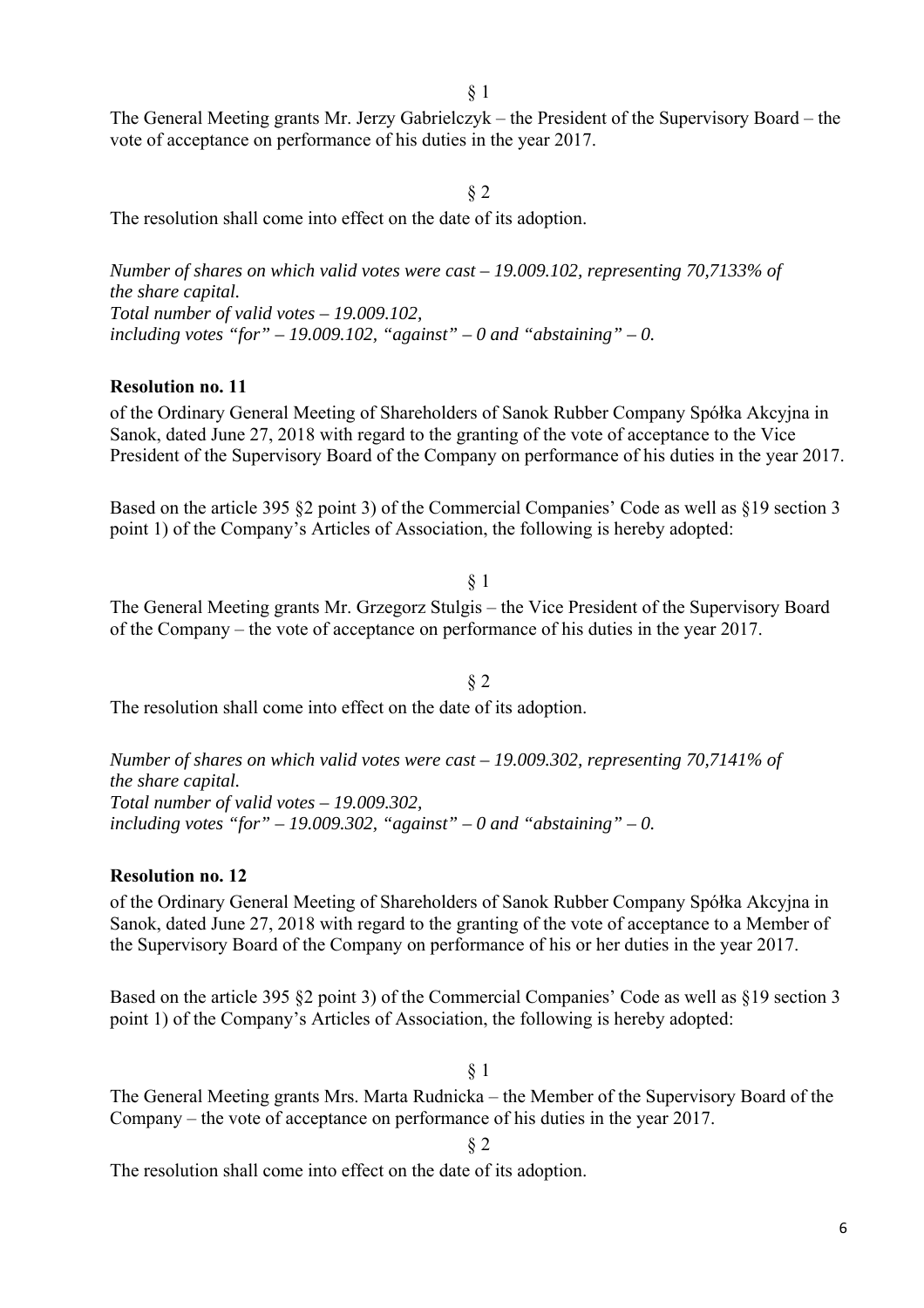*Number of shares on which valid votes were cast – 17.701.482, representing 65,8490% of the share capital. Total number of valid votes – 17.701.482,*  including votes "for"  $-17.701.482$ , "against"  $-0$  and "abstaining"  $-0$ .

## **Resolution no. 13**

of the Ordinary General Meeting of Shareholders of Sanok Rubber Company Spółka Akcyjna in Sanok, dated June 27, 2018 with regard to the granting of the vote of acceptance to a Member of the Supervisory Board of the Company on performance of his or her duties in the year 2017.

Based on the article 395 §2 point 3) of the Commercial Companies' Code as well as §19 section 3 point 1) of the Company's Articles of Association, the following is hereby adopted:

§ 1

The General Meeting grants Mr. Jan Woźniak – the Member of the Supervisory Board of the Company – the vote of acceptance on performance of his duties in the year 2017.

§ 2

The resolution shall come into effect on the date of its adoption.

*Number of shares on which valid votes were cast – 19.009.302, representing 70,7141% of the share capital. Total number of valid votes – 19.009.302,*  including votes "for"  $-19.009.302$ , "against"  $-0$  and "abstaining"  $-0$ .

### **Resolution no. 14**

of the Ordinary General Meeting of Shareholders of Sanok Rubber Company Spółka Akcyjna in Sanok, dated June 27, 2018 with regard to the granting of the vote of acceptance to a Member of the Supervisory Board of the Company on performance of his or her duties in the year 2017.

Based on the article 395 §2 point 3) of the Commercial Companies' Code as well as §19 section 3 point 1) of the Company's Articles of Association, the following is hereby adopted:

§ 1

The General Meeting grants Mr. Karol Żbikowski – the Member of the Supervisory Board of the Company – the vote of acceptance on performance of his duties in the year 2017.

§ 2

The resolution shall come into effect on the date of its adoption.

*Number of shares on which valid votes were cast – 19.009.302, representing 70,7141% of the share capital. Total number of valid votes – 19.009.302,*  including votes "for"  $-19.009.302$ , "against"  $-0$  and "abstaining"  $-0$ .

### **Resolution no. 15**

of the Ordinary General Meeting of Shareholders of Sanok Rubber Company Spółka Akcyjna in Sanok, dated June 27, 2018 with regard to the split of the clear profit shown in the financial report Sanok Rubber Company Spółka Akcyjna for the year 2017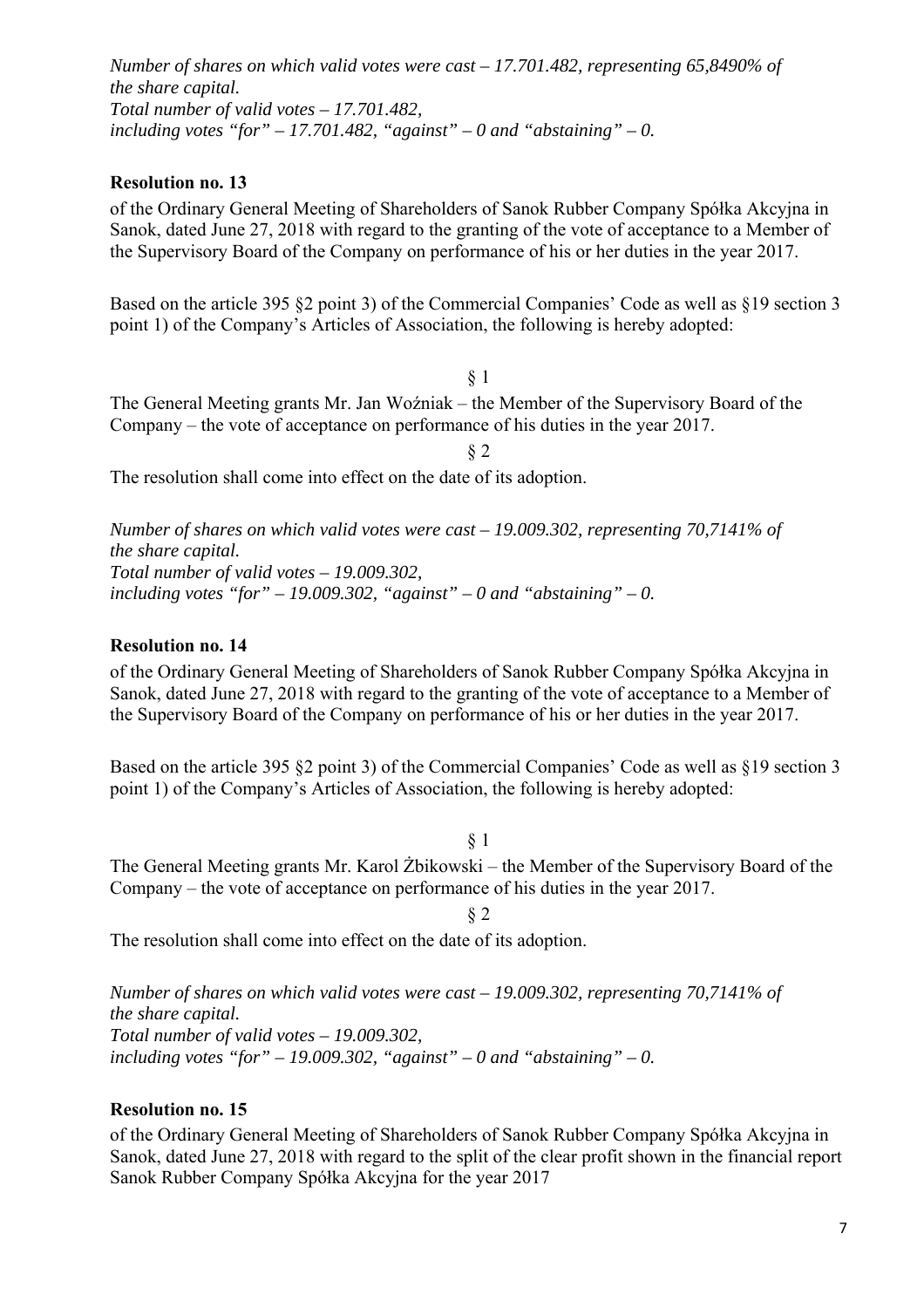Based on the article 395 §2 point 2) of the Commercial Companies' Code as well as §19 section 3 point 2) of the Company's Articles of Association, the following is hereby adopted:

§ 1

The General Meeting, after having examined the motion of the Board with regard to the split of the clear profit shown in the financial report of Sanok Rubber Company Spółka Akcyjna for the year 2016 and after having examined the report of the Supervisory Board on the results of verification of this motion, decides to split the clear profit for the year 2017 in the amount 107 752 541,98 zlotys in the following way:

- 1. the amount of 80 645 766,00 zlotys is to be assigned for distribution among shareholders in the form of dividend, however:
	- a) the amount of dividend per single share: 3,00 zlotys,
	- b) the date of dividend: July 6, 2018
	- c) the date of payment of dividend: July 26, 2018
- 2. the amount of 557 443,83 zlotys is to be assigned to the Company Social Benefits Fund
- 3. the amount of 26 549 332,15 zlotys is to be assigned for supplementary capital of the Company.

§ 2

The General Meeting obligates the Board of the Company to immediately submit a copy of this resolution to the companies' register held at the National Court Register.

§ 3

The resolution shall come into effect on the date of its adoption.

*Number of shares on which valid votes were cast – 19.009.302, representing 70,7141% of the share capital. Total number of valid votes – 19.009.302,*  including votes "for" – 19.009.302, "against" – 0 and "abstaining" – 0.

## **Resolution no. 16**

of the Ordinary General Meeting of Shareholders of Sanok Rubber Company Spółka Akcyjna in Sanok, dated June 27, 2018 with regard to appointment of the President of the Supervisory Board

Based on §20 section 2 and section 5 of the Company's Articles of Association, the following is hereby adopted:

§1

As of 27 June 2018 the Ordinary General Meeting appoints Marek Łecki as President of the Supervisory Board.

§2

Appointment of Members of Supervisory Board takes place for a period of common three-year tenure.

§3

The resolution shall come into effect on the date of its adoption.

*Number of shares on which valid votes were cast – 19.009.302, representing 70,7141% of the share capital. Total number of valid votes – 19.009.302,* 

*including votes "for" – 14.680.913, "against" – 1.360.489 and "abstaining" – 2.967.900.*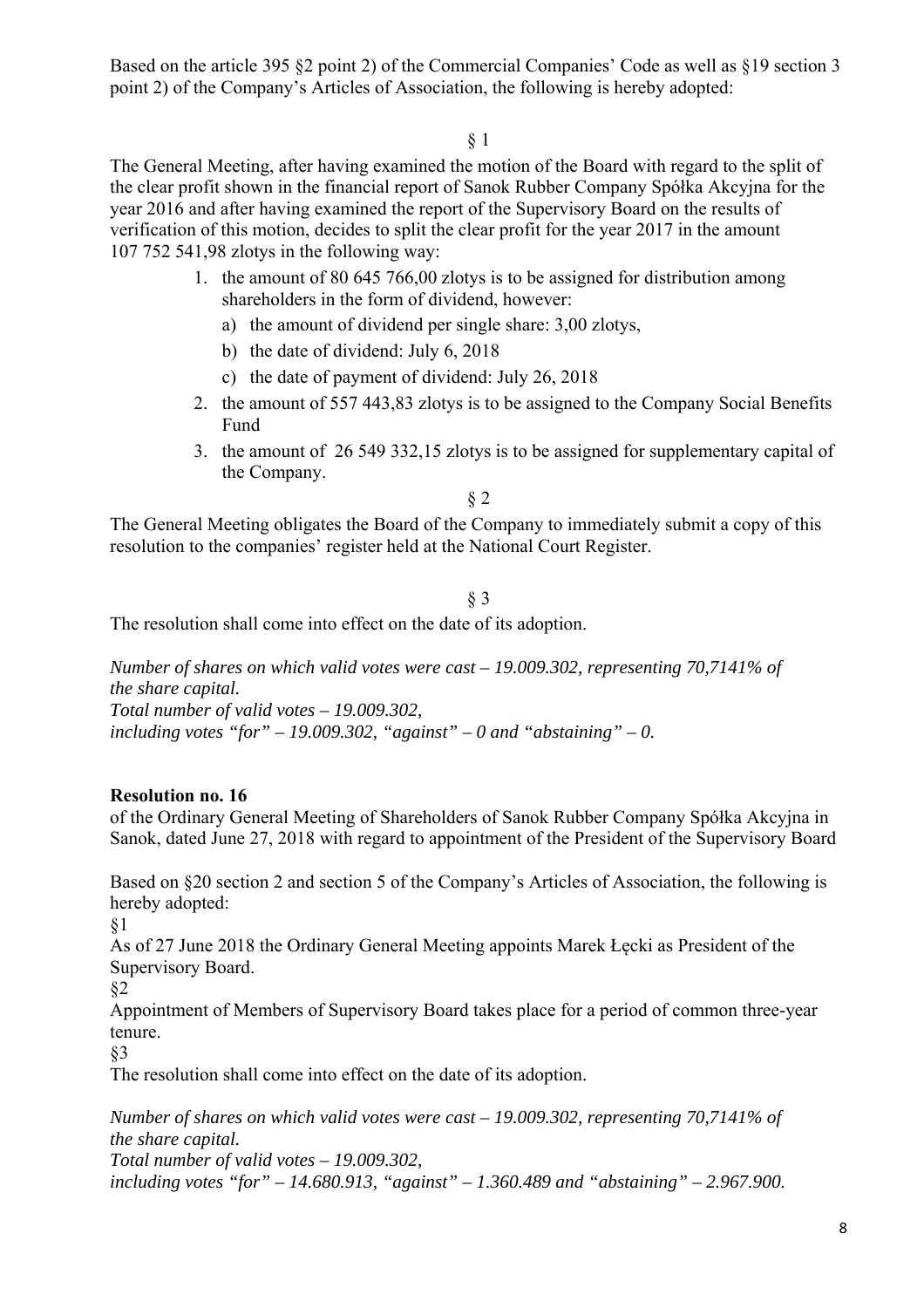## **Resolution no. 17**

of the Ordinary General Meeting of Shareholders of Sanok Rubber Company Spółka Akcyjna in Sanok, dated June 27, 2018 with regard to appointment of the Vice President of the Supervisory Board

Based on §20 section 2 and section 5 of the Company's Articles of Association, the following is hereby adopted:

§1

As of 27 June 2018 the Ordinary General Meeting appoints Jacek Podgórski as Vice President of the Supervisory Board.

§2

Appointment of Members of Supervisory Board takes place for a period of common three-year tenure.

§3

The resolution shall come into effect on the date of its adoption.

*Number of shares on which valid votes were cast – 19.009.302, representing 70,7141% of the share capital. Total number of valid votes – 19.009.302,* 

*including votes "for" – 17.555.813, "against" – 1.360.489 and "abstaining" – 93.000.* 

## **Resolution no. 18**

of the Ordinary General Meeting of Shareholders of Sanok Rubber Company Spółka Akcyjna in Sanok, dated June 27, 2018 with regard to appointment of the Member of the Supervisory Board

Based on §20 section 2 and section 5 of the Company's Articles of Association, the following is hereby adopted:

§1

As of 27 June 2018 the Ordinary General Meeting appoints Artur Gabor as Member of the Supervisory Board.

§2

Appointment of Members of Supervisory Board takes place for a period of common three-year tenure.

§3

The resolution shall come into effect on the date of its adoption.

*Number of shares on which valid votes were cast – 19.009.302, representing 70,7141% of the share capital. Total number of valid votes – 19.009.302, including votes "for" – 17.648.813, "against" – 1.360.489 and "abstaining" – 0.* 

## **Resolution no. 19**

of the Ordinary General Meeting of Shareholders of Sanok Rubber Company Spółka Akcyjna in Sanok, dated June 27, 2018 with regard to appointment of the Member of the Supervisory Board

Based on §20 section 2 and section 5 of the Company's Articles of Association, the following is hereby adopted:

§1

As of 27 June 2018 the Ordinary General Meeting appoints Zofia Dzik as Member of the Supervisory Board.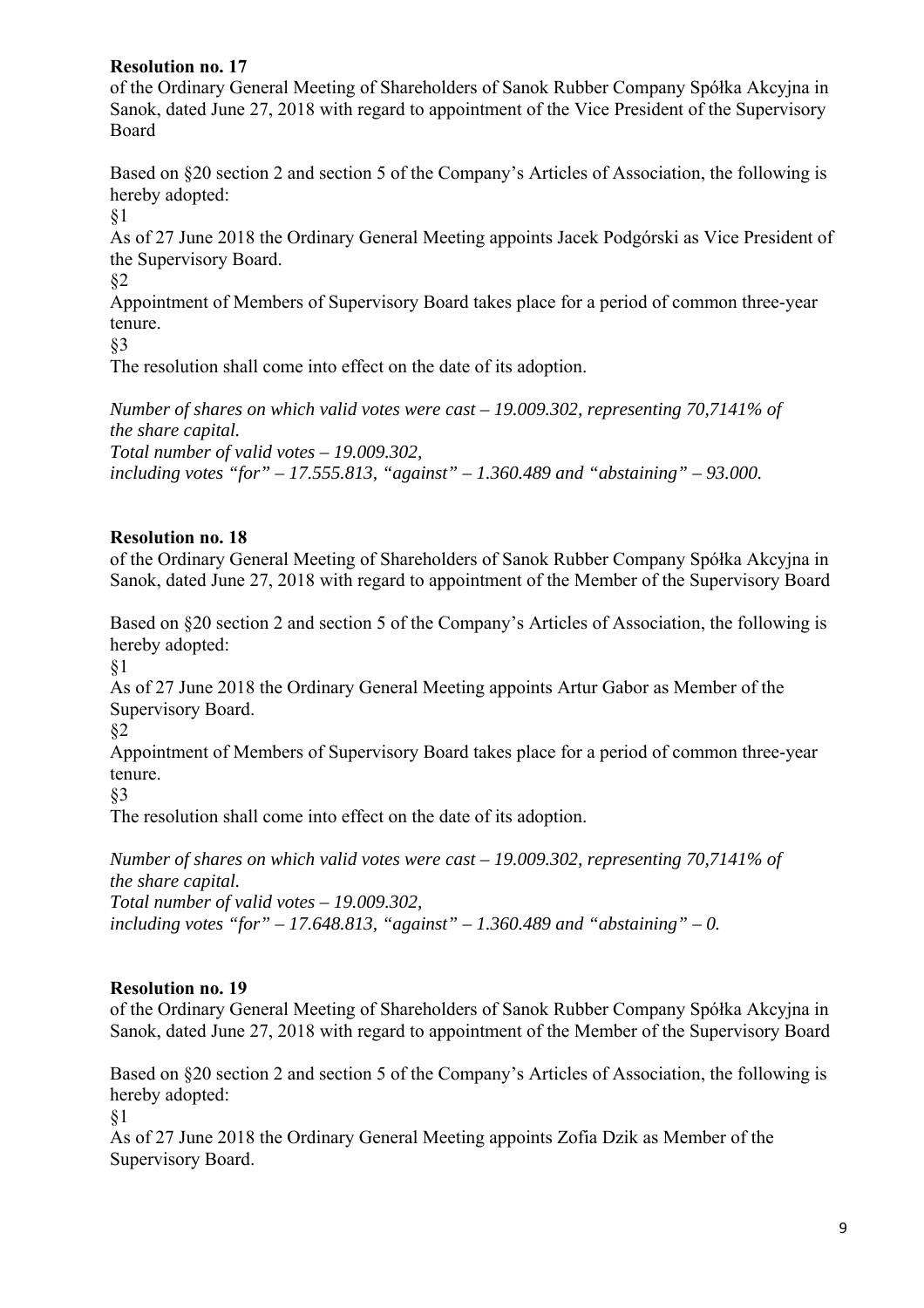Appointment of Members of Supervisory Board takes place for a period of common three-year tenure.

§3

The resolution shall come into effect on the date of its adoption.

*Number of shares on which valid votes were cast – 19.009.302, representing 70,7141% of the share capital. Total number of valid votes – 19.009.302, including votes "for" – 17.648.813, "against" – 1.360.489 and "abstaining" – 0.* 

# **Resolution no. 20**

of the Ordinary General Meeting of Shareholders of Sanok Rubber Company Spółka Akcyjna in Sanok, dated June 27, 2018 with regard to appointment of the Member of the Supervisory Board

Based on §20 section 2 and section 5 of the Company's Articles of Association, the following is hereby adopted:

§1

As of 27 June 2018 the Ordinary General Meeting appoints Marta Rudnicka as Member of the Supervisory Board.

§2

Appointment of Members of Supervisory Board takes place for a period of common three-year tenure.

§3

The resolution shall come into effect on the date of its adoption.

*Number of shares on which valid votes were cast – 19.009.302, representing 70,7141% of the share capital. Total number of valid votes – 19.009.302,* 

*including votes "for" – 12.518.371, "against" – 3.843.089 and "abstaining" – 2.647.842.* 

# **Resolution no. 21**

of the Ordinary General Meeting of Shareholders of Sanok Rubber Company Spółka Akcyjna in Sanok, dated June 27, 2018 with regard to appointment of the Member of the Supervisory Board

Based on §20 section 2 and section 5 of the Company's Articles of Association, the following is hereby adopted:

§1

As of 27 June 2018 the Ordinary General Meeting appoints Grzegorz Stulgis as Member of the Supervisory Board.

§2

Appointment of Members of Supervisory Board takes place for a period of common three-year tenure.

§3

The resolution shall come into effect on the date of its adoption.

*Number of shares on which valid votes were cast – 19.009.302, representing 70,7141% of the share capital. Total number of valid votes – 19.009.302, including votes "for" – 16.308.791, "against" – 1.360.489 and "abstaining" – 1.340.022.*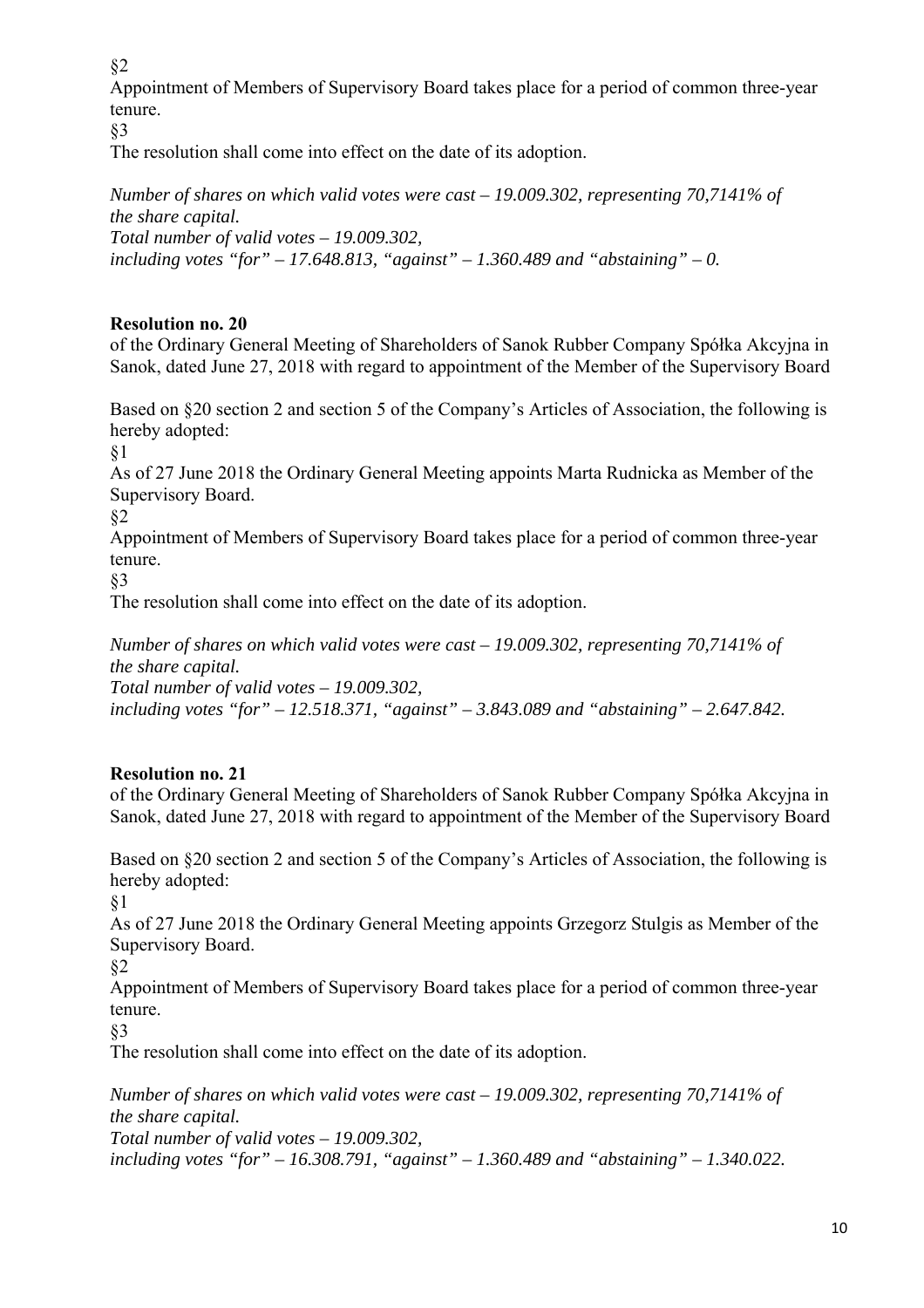## **Resolution no. 22**

of the Ordinary General Meeting of Shareholders of Sanok Rubber Company Spółka Akcyjna in Sanok, dated June 27, 2018 with regard to appointment of the Member of the Supervisory Board

Based on §20 section 2 and section 5 of the Company's Articles of Association, the following is hereby adopted:

§1

As of 27 June 2018 the Ordinary General Meeting appoints Jan Woźniak as Member of the Supervisory Board.

## §2

Appointment of Members of Supervisory Board takes place for a period of common three-year tenure.

§3

The resolution shall come into effect on the date of its adoption.

*Number of shares on which valid votes were cast – 19.009.302, representing 70,7141% of the share capital. Total number of valid votes – 19.009.302, including votes "for" – 17.648.813, "against" – 1.360.489 and "abstaining" – 0.* 

## **Resolution no. 23**

of the Ordinary General Meeting of Shareholders Sanok Rubber Company Spółka Akcyjna in Sanok, dated June 27, 2018 with regard on setting the remuneration of Members of the Supervisory Board of the Company

Based on § 19 section 3 point 11) of the Company's Articles of Association and based on §1 of the Resolution of the Ordinary General Meeting No.17 from 20 May 2005 with regard on principles and procedures of setting the remuneration of Members of the Supervisory Board of the Company, the following is hereby adopted:

§1

1. The remuneration of Members of the Supervisory Board is settling of the following amount:

a) President of the Supervisory Board – monthly 10 000,00 remuneration of zlotys;

b) Vice President of the Supervisory Board of the Company - monthly 8 000,00 remuneration of zlotys;

c) Member of the Supervisory Board - monthly 7 000,00 remuneration of zlotys;

2. The Member of the Supervisory Board who is a member of the Audit Committee receives an additional remuneration of 2 000,00 monthly.

3. The remuneration is entitled irrespective of the frequency of convening sittings of the supervisory board.

4. The remuneration is paid every month from the hole in the payday of the remuneration in the Company.

§2

The General Meeting repeals the Resolution of the Ordinary General Meeting No. 22 from 26 June 2015 with regard to changing the amount of remuneration paid to Members of the Supervisory Board.

§3

The resolution shall come into effect on the date of its adoption.